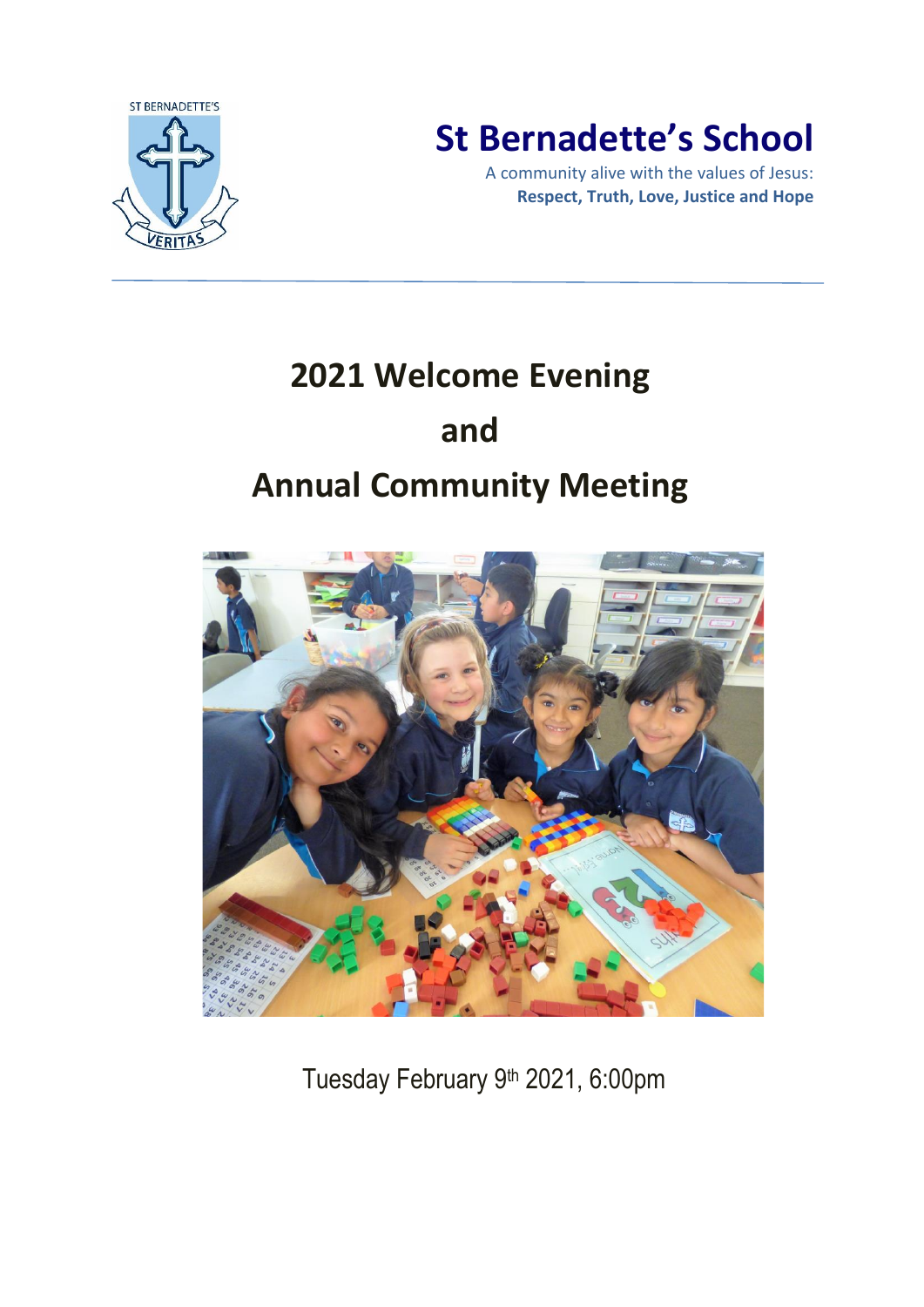### **2021 Welcome Evening**

Shared Meal – Enjoy the pizza! Welcome, WHS and Prayer

Apologies and Attendance List

## **2021 Annual Community Meeting**

Minutes of 2020 AGM

Reports: Chairperson

Finance

APRIM

Principal

2021 School Board

## **MINUTES OF THE 2020 ANNUAL COMMUNITY MEETING**

## **Date: 13 th February 2020 Time: 6:50pm Venue: St Bernadette's School**

- 1. Prayer: Stef Turcinovic
- 2. Apologies: Fr John Shanahan
- 3. ACM Reports: Reports read by all.

### 4. Annual School Improvement Plan for 2020 – Ray spoke to the members about:

- Complete Master Plan for site
- Enhancing Catholic Identity Strategic plan
- Develop 'whole school' Literacy Plan
- Improved outcomes for students
- Implement 1-1 Laptop program for Years 3-6
- Leadership opportunities for year 6 students
- Fee Overview
- Enrolment Growth and Targets

ACM closed at 7:10pm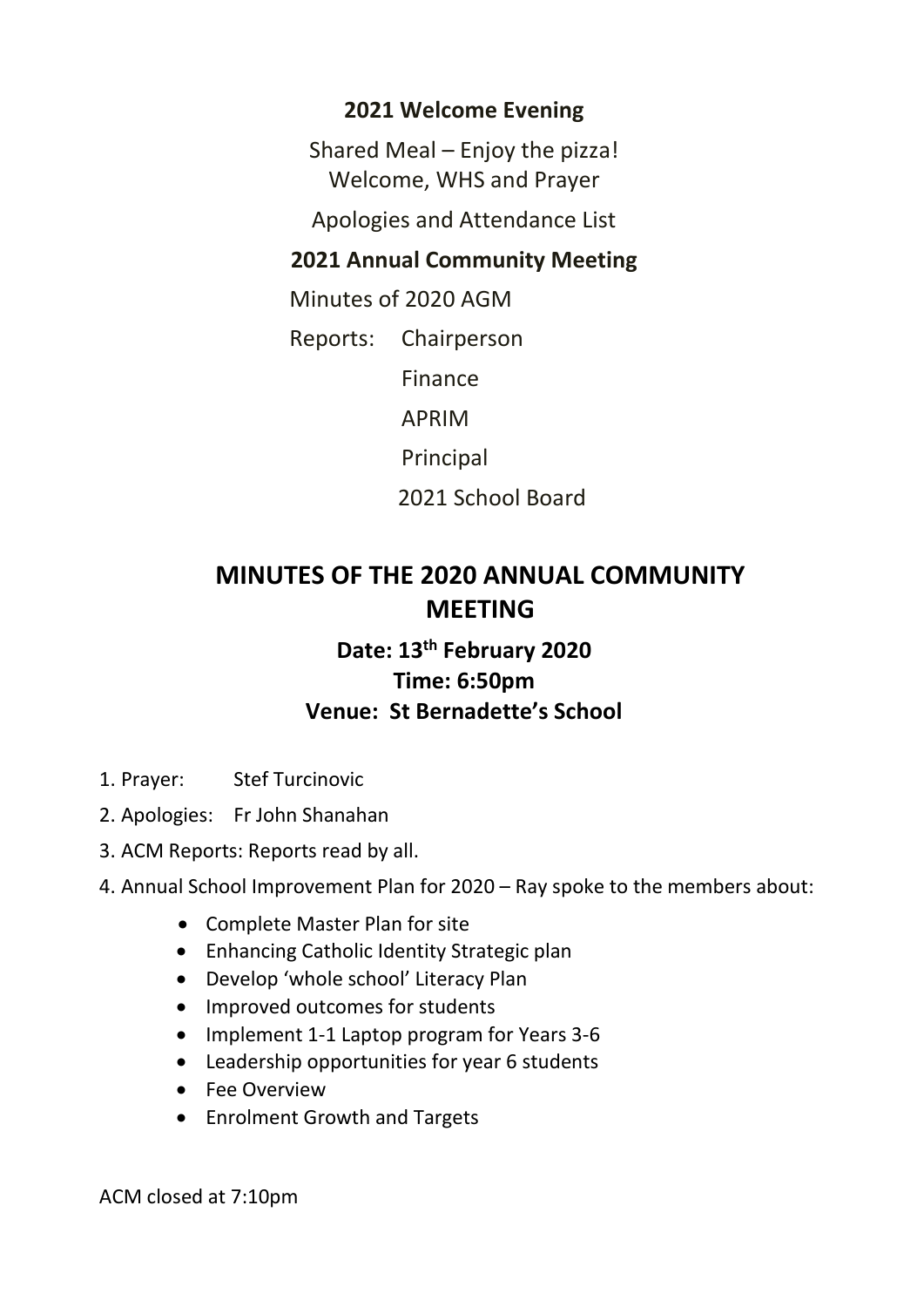# **KAURNA WELCOME AND PRAYER**

#### **Acknowledgement of Country**

We acknowledge and pay our respects to the Kaurna people, the traditional custodians whose ancestral lands we gather on. We acknowledge the deep feelings of attachment and relationship of the Kaurna people to country and we respect and value their past, present and ongoing connection to the land and cultural beliefs.

#### **Community Prayer:**

There is a time for everything … and everything has its time.

There is a time for work and a time for rest … a time for action and a time for quiet reflection.

There is a time for learning and a time for teaching … a time for listening and a time to be listened to.

There is a time for empowerment … a time for powerful voices and a time for compromise.

There is a time for reaching out and a time for looking within … a time for asking questions and a time for living them.

There is a time to be in control and a time to let go … a time to lead and a time to be led.

We pray…

May the God of Community walk with us and beside us, sharing our journeys, listening to our voices.

May the God of Community walk with us and beside us, as we discern ways to be a vibrant and thriving community in faith and action.

And may God, the Source of All Being,

Jesus the eternal Word

And the Spirit who is the life-force

Bless us now and forever. Amen.

**In the name of the Father, the Son and the Holy Spirit. AMEN**





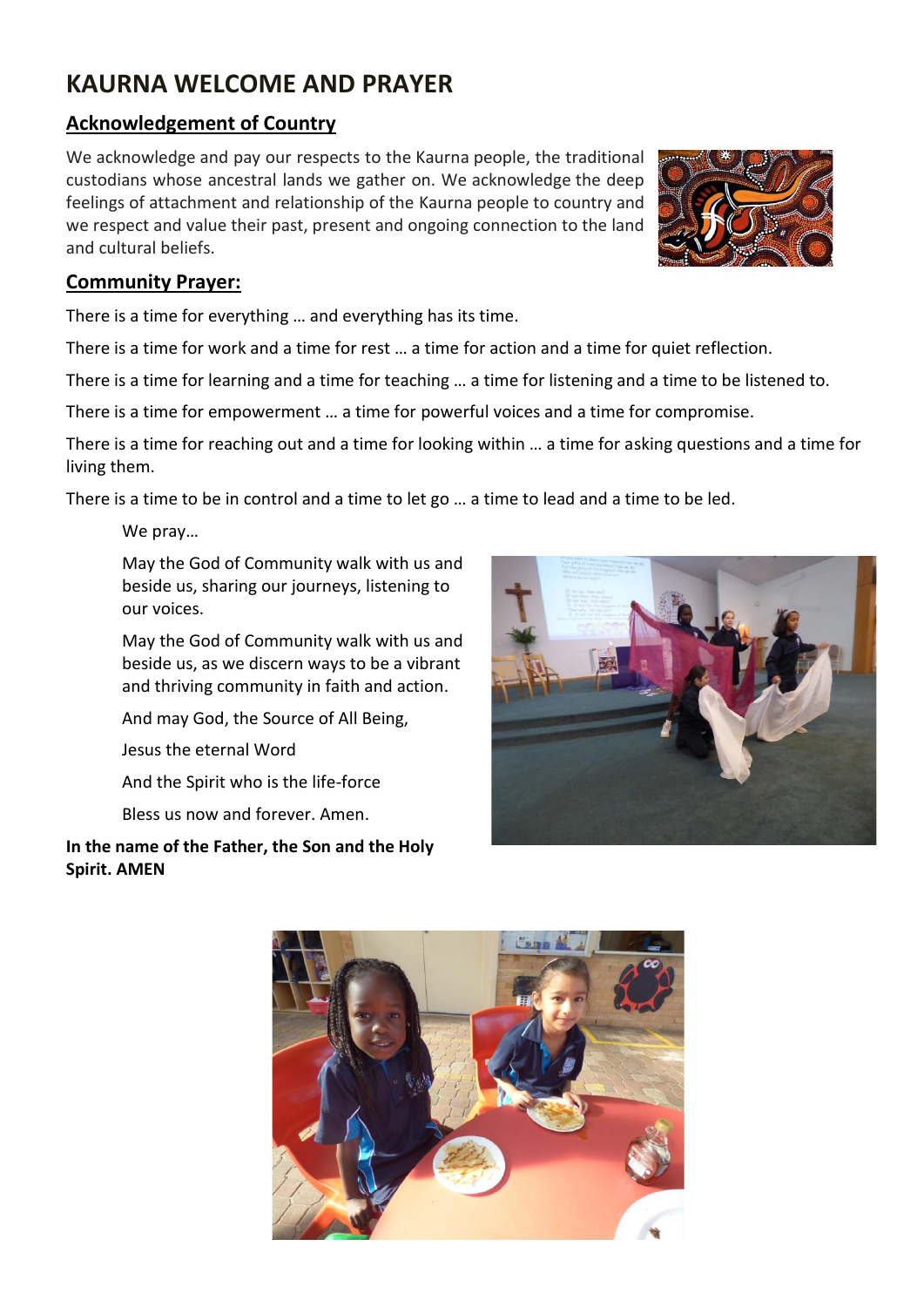# **CHAIRPERSON'S REPORT FOR 2020**

2020 was a challenging year for all. Who would have predicted that a great start to the 2020 year would evolve into what would be for most of us, our most challenging year. Credit must go to the fabulous teachers and staff so capably led by our leadership team. In what was such an evolving situation that was changing from day to day, the staff managed to react and adapt. This professional leadership in such challenging times was appreciated by all parents and students. The changes that happened throughout the year made for a challenging situation for our families and did have an impact on the "community feel", but the ability of the staff to create a "situation normal" feel for the students ensured that the 2020 school year continued with minor adjustments. It was great that events like sports day and the swimming week were able to go ahead and in a COVID-19 safe way.

Throughout the year the school board continued to be involved and communicate on any issues that might arise. The Master Plan is progressing well and it was great that we were able to secure a grant to assist with the cost of the building project.

Enrolment numbers continue to rise, and this has enabled increased growth within the school. St Bernadette's continues to provide exceptional educational and learning opportunities to our students. On behalf of the 2020 Year 6 parents and students I would like to thank all the staff and especially Ray for all the work that went into getting the 5/6 students to their camp. We know that this event is such a highlight for the students. After the challenge of getting them on their way to camp only to have to turn around and come back due to the lockdown, the work Ray did to try and get them another date really made their day when it was announced they would be able to get there. The staff also did an enormous amount of work to ensure that the Year 6s were able to have a graduation ceremony. In the COVID-19 world of social distancing and capped numbers, the usual Year 6 graduation could not be held, but all staff ensured that our Year 6 students were farewelled in a beautiful intimate ceremony with close family and staff. Thank you to Ali Turnbull for the beautiful musical pieces that ensured there wasn't a dry eye in the house. Congratulations to all the staff on producing such fine young students, your passion and involvement for educating our children is something that I am sure all parents would agree is what makes St Bernadette's such a wonderful community.

On behalf of the St Bernadette's School Board, I would like to thank all families that have supported the school throughout the year and to the School Board I would like to thank them for being willing to volunteer their time to help ensure our school continues to grow and is able to provide the quality teaching and resources that are available.

For anyone thinking of nominating for the school board I would encourage you to do so. It is a great way to be involved with the school and meet other parents that are working towards giving all our students the best well rounded education they deserve.

#### **Fiona Davies, Chairperson, School Board 2020**



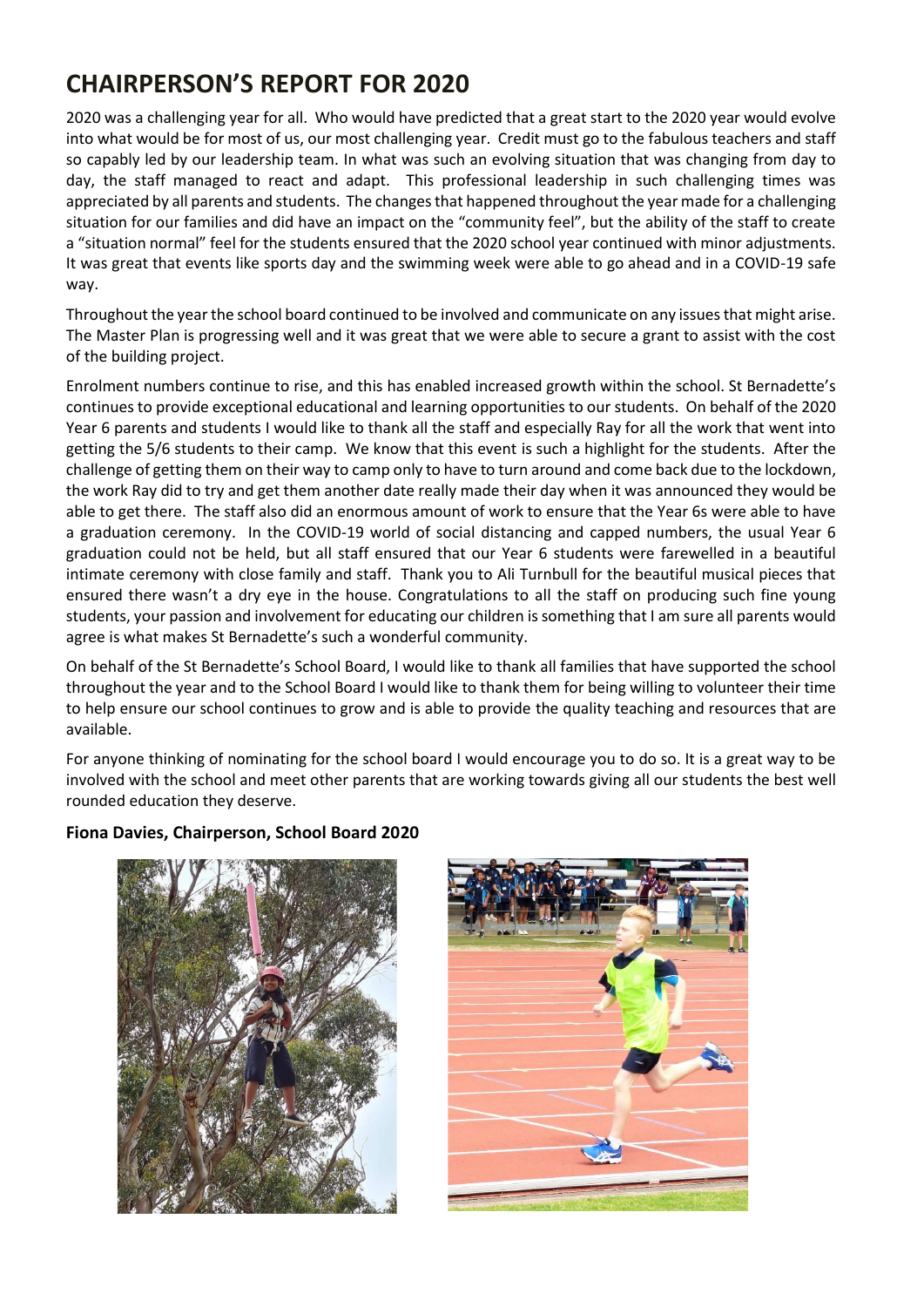## **FINANCE COMMITTEE REPORT FOR 2020**

| 2020 Summary and 2021 Budget    |               |               |               |
|---------------------------------|---------------|---------------|---------------|
|                                 | 2020 Budget   | 2020 Actual   | 2021 Budget   |
| <b>Income</b>                   |               |               |               |
| Fees                            | \$301,181     | \$260,362     | \$280,478     |
| <b>Government Grants</b>        | \$1,431,743   | \$1,972,704   | \$1,922,385   |
| Other                           | \$51,403      | \$52,739      | \$8,500       |
| <b>TOTAL INCOME</b>             | \$1,784,327   | \$2,285,805   | \$2,211,363   |
| <b>Expenditure</b>              |               |               |               |
| <b>Staff Salaries</b>           | $-$1,337,437$ | $-$1,397,771$ | $-$1,569,200$ |
| Teaching resource and Levies    | $-$262,005$   | $-$243,444$   | $-5231,538$   |
| <b>Facilities and Utilities</b> | $-$209,500$   | $-$233,660$   | $-$214,900$   |
| <b>TOTAL EXPENDITURE</b>        | $-$1,786,542$ | $-$1,846,926$ | $-$2,015,638$ |
| <b>OPERATING RESULT</b>         | $-52,215$     | \$438,879     | \$195,725     |
| <b>Loan Drawdown</b>            |               |               | \$35,028      |
| Capital works and equipment     | $-51,000$     | $-561,360$    | $-$115,000$   |
| <b>Trading Account</b>          | $- $8,000$    |               | $-31,000$     |
| <b>Building works</b>           | \$0           | \$0           | $-$300,000$   |
| <b>NET OVERALL POSITION</b>     | $-$11,215$    | \$377,519     | $-5215,247$   |

#### The School Board Finance Committee is responsible for overseeing the finances of the school and maintaining the fine balance between providing a diverse and rich learning experience for our children within our financial resources.

In 2020 the school finished with a significant operating surplus, due to larger than expected government grant, increased enrolments and sound management. We are therefore very pleased to report that the school achieved a budget surplus. The 2020 school year closed with a very healthy cash balance, well in excess of the reserve expected of us by Catholic Education SA. Most importantly, we were able to purchase new Surface Go laptops for Students in Year 2 from 2020 funds.

The proposed 2021 budget estimates that the school will have a deficit of \$215,000 as a result of the building program which is due to commence in Term 3.

We thank families for their commitment to paying fees, without which the quality educational program we have at St Bernadette's school would be compromised.

**Chrissy Manolakis, Chairperson Finance Committee 2019 Ray Higgins, Principal Karen Thomas, Bursar**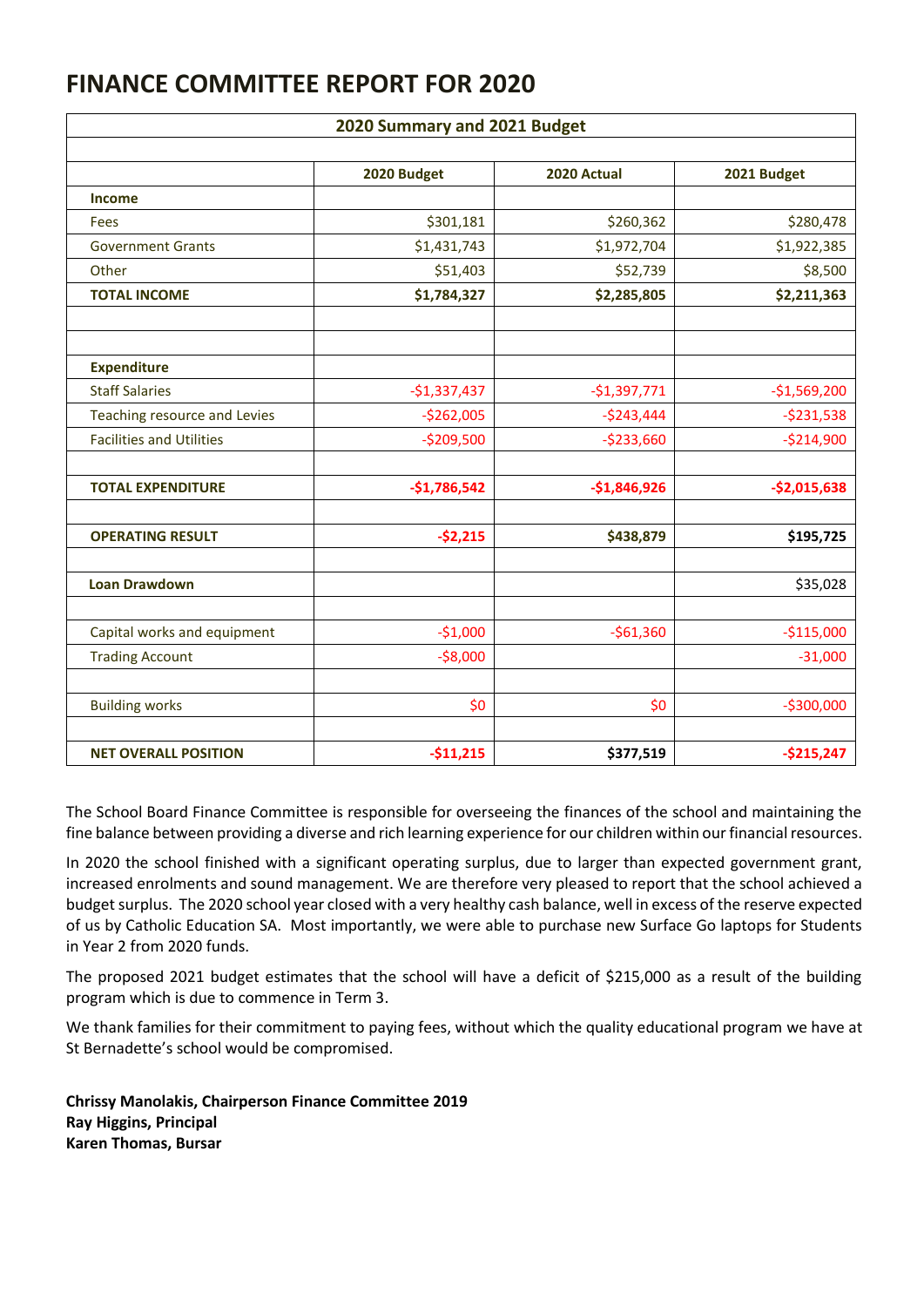## **APRIM REPORT FOR 2020**

St Bernadette's is a Catholic school which continues to celebrate our Dominican heritage by embracing the Four Pillars – *Community, Study, Prayer* and *Ministry*. Our school's mission statement states that… we are a community alive with the values of Jesus: r*espect, truth, love, justice and hope* and that we are an inclusive school creating an environment for success and happiness in life and learning.

Our 2020 theme *Be Courageous And Live The Truth* challenged us to consider what it means to follow Jesus faithfully and stand up for what is right and just. We empowered students to be courageous in their learning and in their formation as good human beings.

St Bernadette's is truly blessed with so many families from diverse cultures and faiths who show confidence in entrusting their children to our care. Staff support and nurture the development of the whole child, providing opportunities to celebrate our Catholic traditions and experience God's love among us. This year we began implementing the Redesigned Crossways Religious Education Curriculum, promoting a life-giving encounter with a Catholic world view in a learning space which recognises and respects diversity.

Many of us would view 2020 as a year of challenge and a degree of disconnect in that there were few opportunities to gather in community. Nevertheless staff and students were still involved in regular liturgical celebrations and outreach activities including………*Welcome Mass, Ash Wednesday Mass, Staff / Year 6 Leadership Commissioning, Class Liturgies – Lenten/Advent/Ecumenical, Project Compassion, Remembrance Day, Catholic Education Week – Raising Hearts and Minds, Year 6 Journey to Emmaus, Catholic Schools Open Week Come and Try Day, Catholic Charities Walkathon (raised \$1120.70), Vinnie's Christmas Giving Appeal, Graduation Liturgy and End of Year Thanksgiving Mass.*

"For where two or three gather in my name, there am I with them." (Matthew 18:20)

Relationships with St Ann's Parish were a continued focus and we thank Fr John Shanahan (and Fr Bob Rice in his absence) for their support of our school and in particular for being so accommodating in celebrating all our Masses in the Library this year. We also celebrated the feast of St Ann and the Parish handed out a chocolate frog to the children as a treat!

Although we had a very small number of students involved in the Parish Sacramental Programme this year it is always a privilege to work with families in preparing their children for the Sacraments. We went ahead with the celebration of First Reconciliation but due to COVID restrictions the celebration of Confirmation and First Eucharist was postponed.

This year Catholics in the Archdiocese of Adelaide welcomed Patrick O'Regan as our new Archbishop and Pope Francis released his 3rd encyclical - *Fratelli Tutti* - a global call to solidarity during the pandemic with a focus on human dignity. Both religious leaders have chosen to *Be Courageous and Live The Truth* in the service of God and others, by listening to others, discerning and being open to new ways of being Church.

*Teach me Your ways O Lord, make them known to me. Teach me to live according to Your truth, for You are my God, who saves me. I always trust in You. Praise the Lord! Be strong, be courageous, all you that hope in the Lord.* (Psalms 25:1-2; 31:21,24)

Our 2020 theme – *Be Courageous And Live The Truth* challenged us during the uncertainties of COVID to be the face of Christ and transform our lives by living a life that is good and purposeful. May we keep in our prayers those who were affected by the pandemic and especially those who lost loved ones – may they find eternal rest with God.

On a sad note we say farewell and thankyou to Fr John Shanahan who has been our pastoral 'shepherd', supporting our school for the past 14 years and we wish him well in his new Parish. We look forward to meeting and welcoming our new priest Fr Joseph Raja in 2021.

Many Blessings

**Stef Turcinovic, APRIM**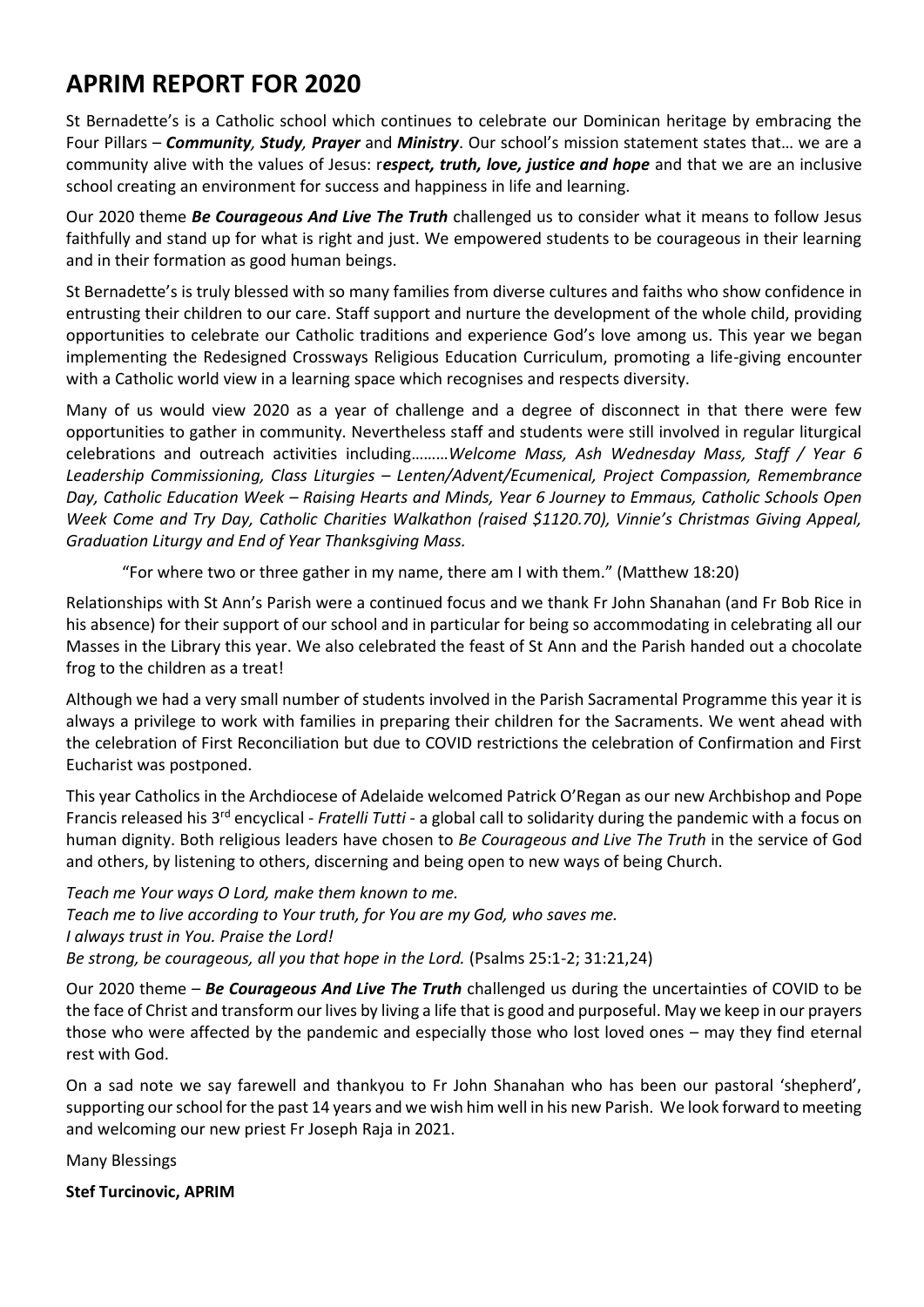## **PRINCIPAL'S REPORT FOR 2020**

*"How does school help you to grow? It helps you not only in the development of your intelligence, but by an integral formation of all of the components of your personality. The principle element of education is to learn to be generous… School not only expands your intellectual dimension, but also the human heart."* (Pope Francis, Address to Italian and Albanian teachers in Rome June 2013)

2020 will no doubt be remembered as the year of COVID-19. The worldwide pandemic had a profound influence on all, including those in education. Whilst many of the events and activities we had planned at St Bernadette's were cancelled or adapted, in many ways the presence of the virus brought out the best in us, including the children.

The staff responded to the situation brilliantly. They readied themselves to provide on-line learning (which never really eventuated), they remained upbeat and positive, they reassured children who were feeling anxious and they continued to provide comprehensive and engaging learning programs.

As always, I was particularly grateful to our parents, who accepted changes to our ways of operating graciously and respectfully. I don't recall one occasion when a parent questioned my decisions, which were always based on the advice of SA Health and the Catholic Education Office. As a parent myself, I understood how difficult it was not to have easy access to the school grounds and classrooms, and I thank you for your understanding and patience.

The children were amazing. They coped with the disappointments of cancellations and postponements admirably and showed enormous resilience and positivity. I'm sure this has much to do with their upbringing and the calming influence you have as their parents. One interesting outcome of the restrictions was that children actually spent more time than normal in the classrooms, and as a result, a great deal of quality teaching and learning occurred.

I wish to thank Fr John for his continued guidance and support of our Parish school through our Masses and liturgies. We are very grateful for his time and the relational manner in which he greets and mingles with our students. He will be sorely missed in 2021 as he takes up his new role as Parish Priest in the Emmaus Catholic Community, but we do wish him well and look forward to welcoming Fr Joseph Raja to the Parish.

In 2020 our community was again fortunate to have a committed, enthusiastic and supportive School Board, so ably led by Fiona Davies, the chairperson. Though small in number, this group met regularly to discuss the management of the school and offer advice to the leadership team when needed. We also had a dedicated group of volunteers, parents and carers involved in special projects, special lunches, and other activities.

A highlight of the year was receiving the news that our application for the Commonwealth and State Capital grants was successful to the amount of \$1 000 000. With our master plan completed, these funds will be used to completely refurbish all of our classrooms and the courtyard area. Initial plans are underway and we can expect the re-build to start in late September with completion early in 2022. We're very excited about being able to develop the facilities to provide the education your children deserve.

The consistent enrolment growth over the past 2 years enabled us to appoint Michelle Starr to the position of Inclusive Education Coordinator and Literacy Coach in 2020. This had a significant impact on the learning of all students, particularly for those for whom English is an additional language and for those requiring extra support. Michelle has proven to be a wonderful asset to the school and in 2021 her role has been renamed as 'Leader of Learning' in line with Catholic Education SA initiatives to improve outcomes for students.

The enrolment growth (14% in 2020, with another 15% expected in 2021) will continue to enable us to offer more in terms of resources, programs and support for students. It also means we can absorb a 20%